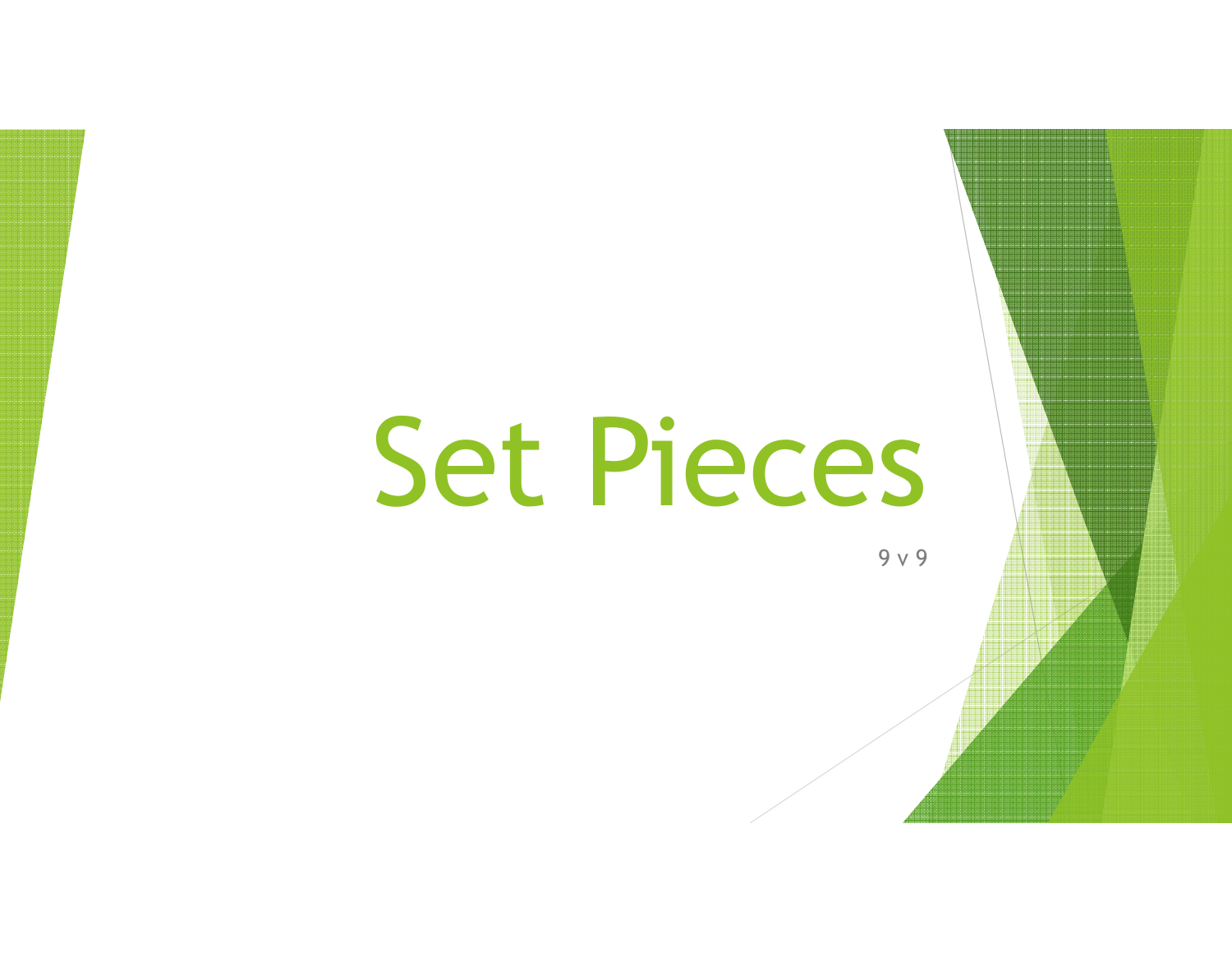#### Attacking Free Kicks



X6 (Midfield – Left footed) X7 (Midfield – Right footed) Show variety of routines (max 3) for shot on goal– Direct strike – foot on top strike, roll and strike

X6 and X7 decide what to play depending on direct or indirect, wall alignment, distance from goal, GK etc

X2 may be played in on overlapping run based on defenders reactions

X8 Plays on edge of wall and follows ball in, or lines up alongside X5 if not shooting direct

X5 Best at attacking ball

X9 Best finisher (forward).

X4 Quick and smart defender

X3 Fastest defender

GK Edge of box – in case of long ball in attack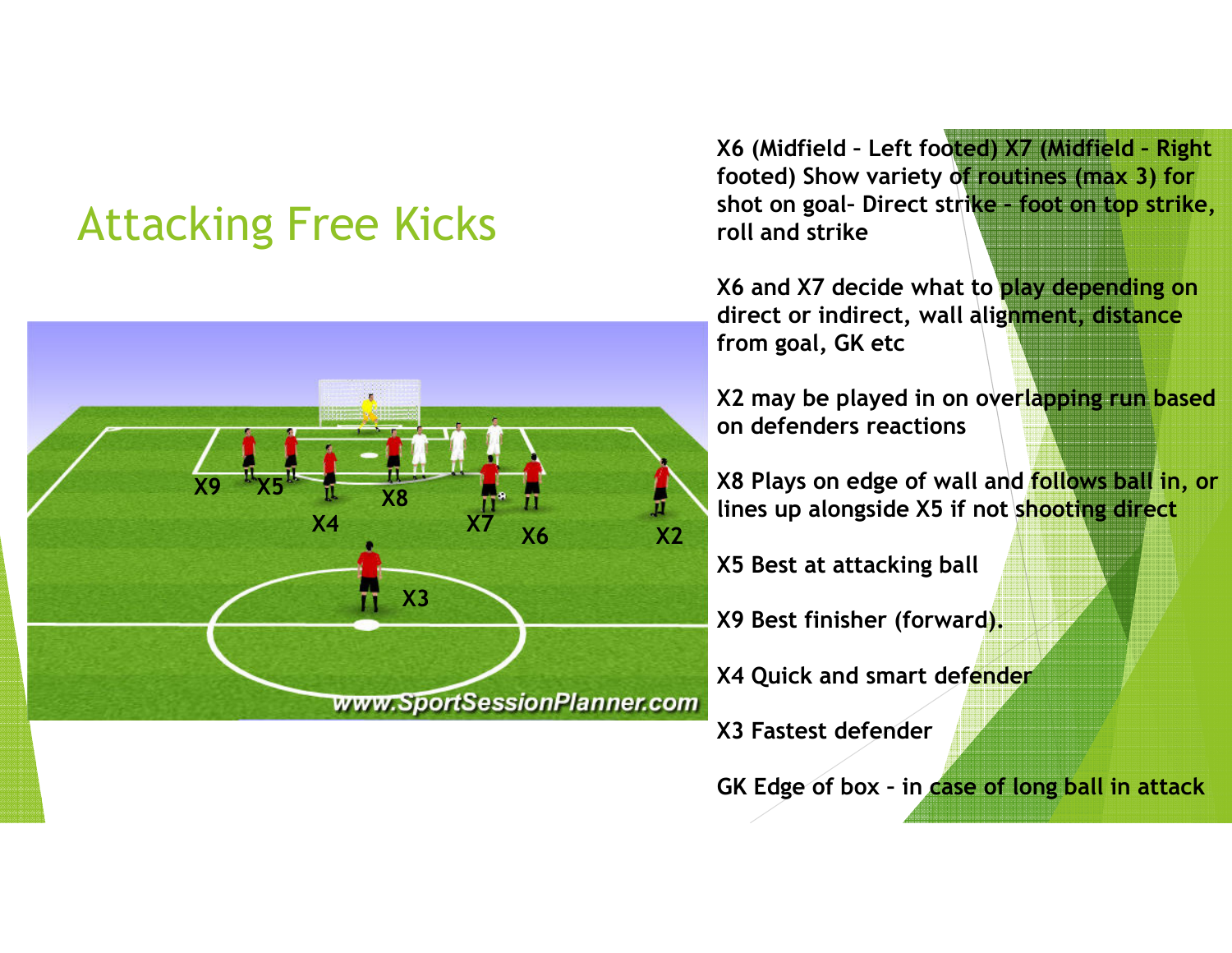### Attacking Corners



X7 (Forward or Midfield) passes to X8 (Forward or Midfield), X8 attacks the goal, X7 overlaps

X7 and X8 decide when to play short or long corner or play to X2 based on defenders reaction

X9 attempts to impede goalie's vision and movement, looks to finish <mark>any lose balls within</mark> the 6 yard box

X5 Best attacker of ball and main target – level with near post on 6 yard box

X6 2<sup>nd</sup> Best attacker of ball in a curved position from X5 - middle of Goal - <mark>approx 8 yar</mark>ds out of goal

X2 Edge of box - ball side

X4 Quick and smart player - can read game and situation

X3 Fastest Defender

GK Edge of box – in case of long ball in attack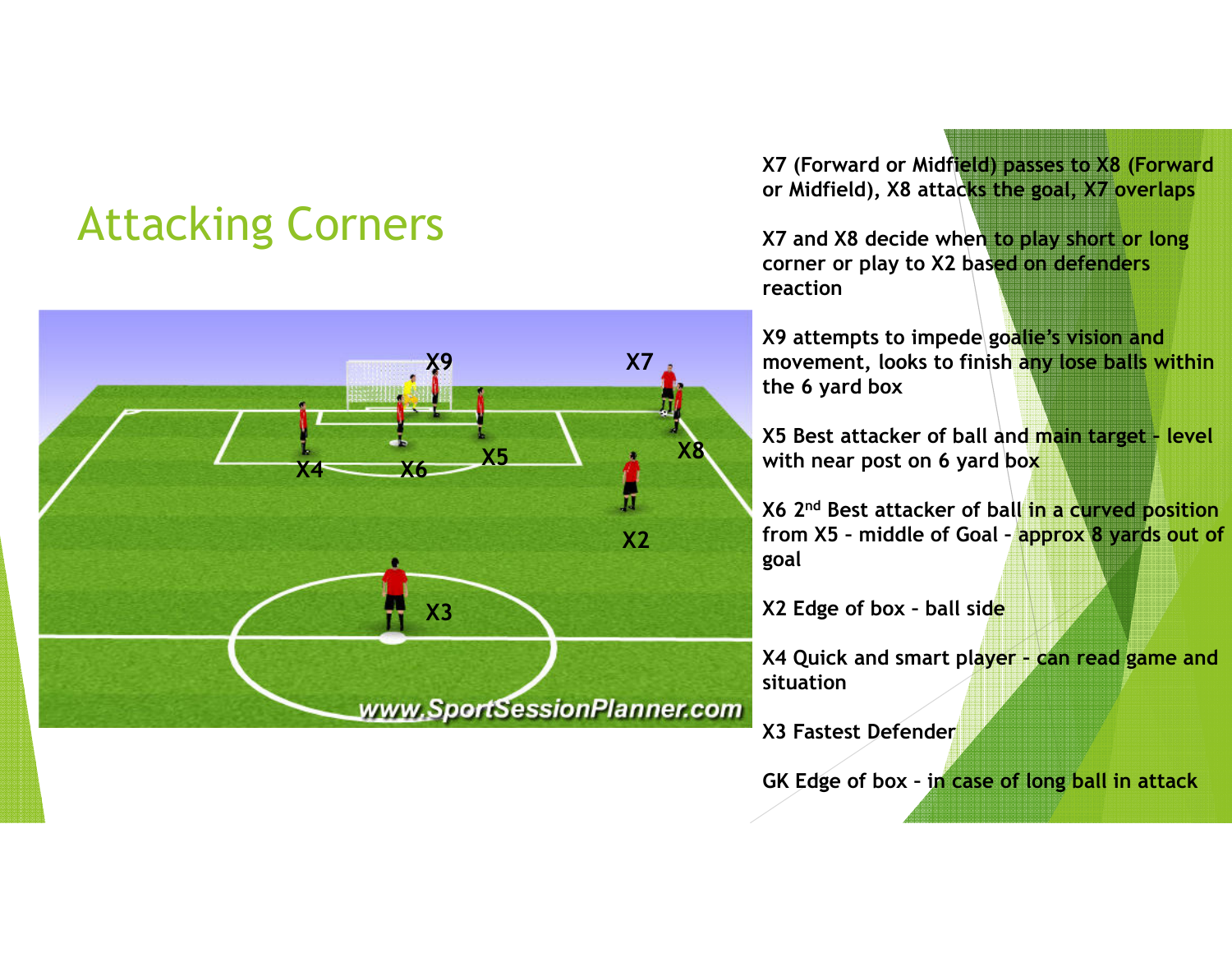## Defending Free Kicks (2 in wall)



GK Off line - edge of wall – in an area where he can see ball

X3 End of Wall – Full Back from that side of pitch

X4 Second in wall faces GK and post to line up wall

X2, X5 on line with penalty spot in regular positions (man to man defending)

X6 and X7 on edge of box (man to man defending).

X8 outside of box waiting to clear ball to X9 for counter attack.

X9 (Forward) looks to combine with X7 and X8 to counter attack.